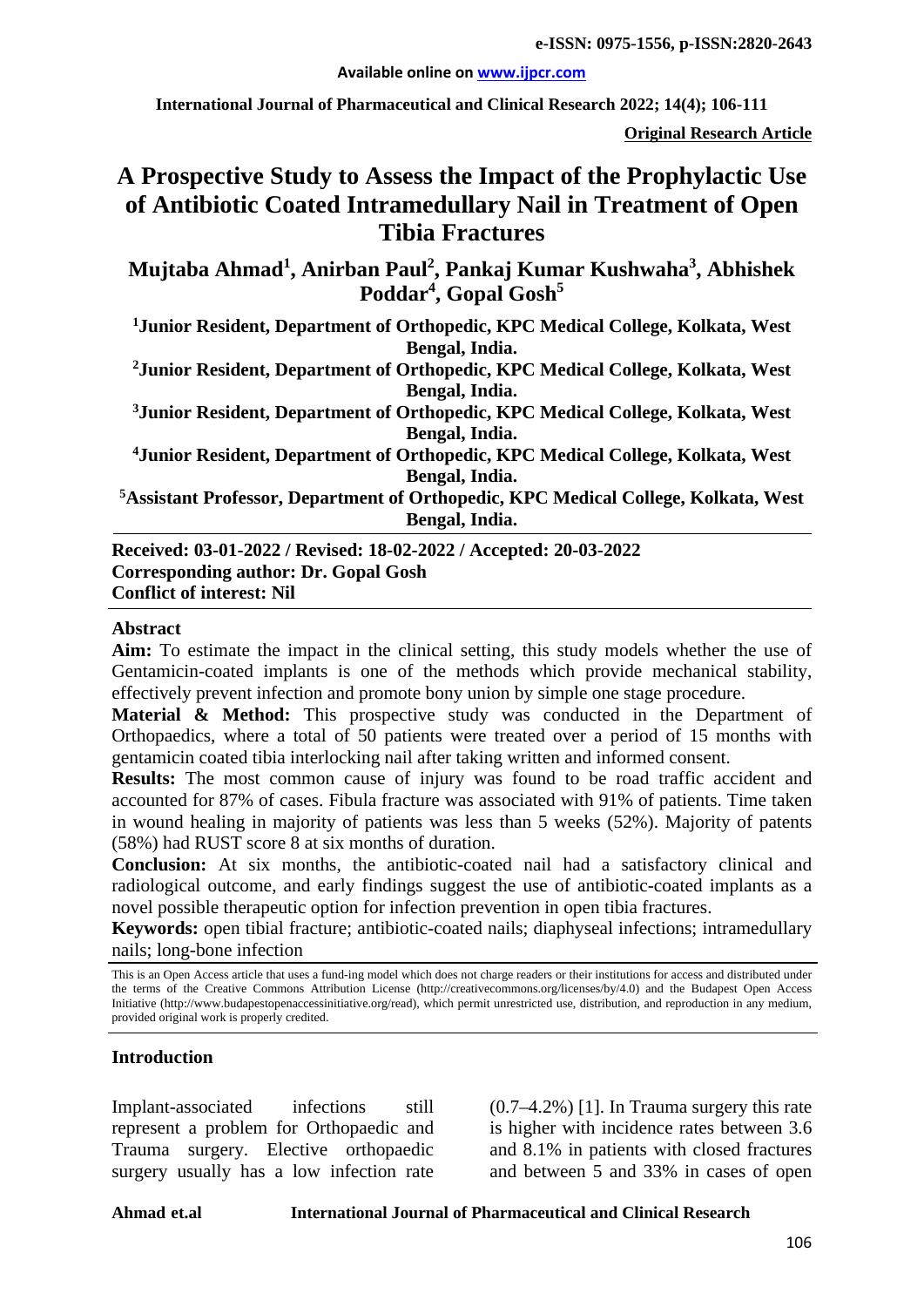fractures [2, 3].Risk factors for infection are traumatic mechanism, severity of soft tissue injury (up to 30% in Gustilo-Anderson grade III fracture), comorbidities such as diabetes mellitus and chronic inflammatory diseases, smoking and obesity [4–7].

Implant-associated infections impair fracture healing and often involve implant removal and prolonged antibiotic therapy, often intravenously, resulting in both socioeconomic and patient quality of life impact.[8]

The annual incidence of open injuries is 11.5 per 100,000 with 40% occurring in the lower limb, commonly in the tibia shaft.[9, 10]

Bacteria can adhere to the surfaces of invasive devices such as implants by forming a biofilm. This causes difficulties in treating infections as the biofilm significantly reduces the impact of systemic antibiotics. Eradication of the bacterial biofilm requires up to 10 0 0 times higher antibiotic concentrations than those required for "free-floating" bacteria [11]. Implant coatings have gained attention due to their potential to prevent implant-related infections by delivering high local concentrations [12].

Intramedullary nailing is the gold standard for tibial shaft fracture, with lower infection rate compared to external fixation or internal fixation with plate and screws [13].

Gustilo grade III open fractures, rate of deep infection is about 80%.9 [14] According to other studies, on increasing grades of Gustilo the chances of infection increases. The effectiveness of systemic antibiotics is limited in reducing risk of infection with use of prosthesis and osteosynthetic devices. [15, 16]Once implant gets infected, then it requires implant removal, debridement and long term antibiotic therapy. This implant related infection is prevented by delivering

the antibiotics locally acting on tissue implant interface. One of such method is using a polylactic acid (PLA) coated intramedullary nail releasing gentamicin.[16]

## **Material & Method:**

This prospective study was conducted in the Department of Orthopaedics, where a total of 50 patients were treated over a period of 15 months

Patients included in study were adults (*>*18years of age) having Gustilo type I, II and type III A compound tibia shaft fractures manageable with intramedullary nailing and excluded were:

- 1. Gustilo type III B, III C
- 2. Females who were pregnant, breastfeeding or planning to become pregnant during the study
- 3. Patients with consumptive or malignant primary disease
- 4. Vascular compromised patients
- 5. Patients suffering from neuropathy
- 6. A known allergy to used antibiotic.

## **Methodology**

In this study antibiotic coated tibia interlocking nail with property of sustained release of gentamicin was used. The coating contains combination of gentamicin and biodegradable polymeric carrier Poly (D, L-Lactide). An average size nail carries 100 mg (1 mg/cm2) gentamicin drug. Protocols given by ethical committee were strictly followed.

Patient followed post-operatively at 1, 2, 3 and 6 months for outcome assessment.

## **Results:**

All 50 patients (43 males and 7 females) were followed up for minimum of six months duration. The radiological Union was assessed using RUST Score (Table 1) and clinical assessment results were graded as excellent, good, fair and poor (Table 2).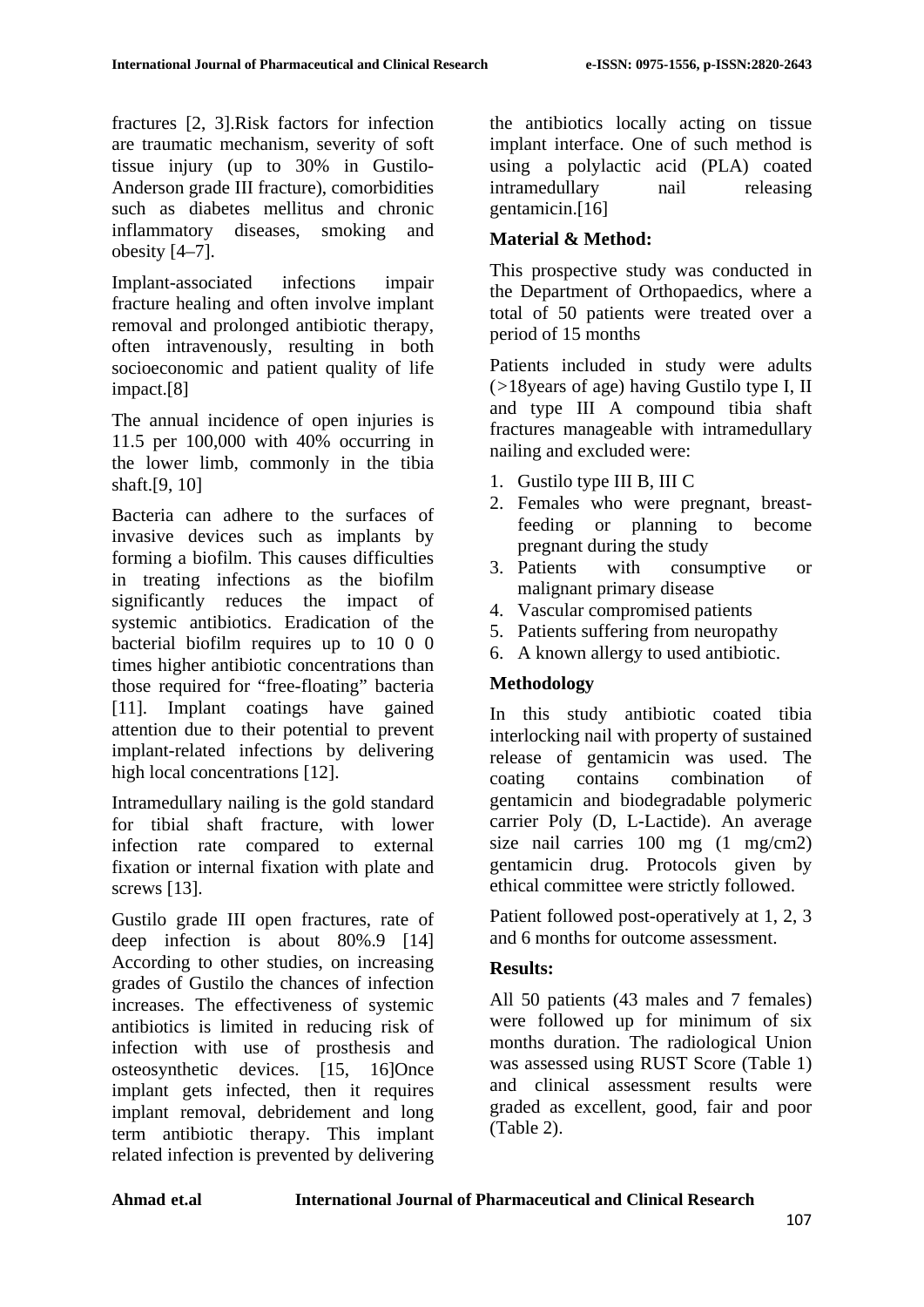The study comprised 70% of the patients between 18-40 years of age and 30% of the patients between 41-60 years of age. In this study, there was predominance of male population. Males were 86 % against females 14% (Table 3).

The most common cause of injury was found to be road traffic accident and accounted for 87% of cases. Fibula fracture was associated with 91% of patients. Time taken in wound healing in majority of patients was less than 5 weeks (52%) (Table 4).

Majority of patents (58%) had RUST score 8 at six months of duration (Table 5).

Four cases got infected in this study and in one case there was non union. Average duration of hospital stay was 16 days. Large numbers of patients had fair outcome- 62% (Table 6).

| Score per cortex | Callus  | Fracture line |
|------------------|---------|---------------|
|                  | Absent  | Visible       |
|                  | Present | Visible       |
|                  | Present | Invisible     |
|                  |         |               |

| Variable                                      | Excellent | Good     | Fair           | Poor           |
|-----------------------------------------------|-----------|----------|----------------|----------------|
| Infection at 4 weeks                          | Control   | Control  | Control        | Not Control    |
| Wound healed at                               | 5 weeks   | 7 weeks  | 10 weeks       | Not Healed     |
| Radiological union at 6<br>month (RUST Score) | 12 score  | 10 score | 8 score        | 4 score        |
| Weight bearing<br>without<br>pain at 6 months | Yes       | Yes      | N <sub>o</sub> | N <sub>0</sub> |
| Neurovascular<br>complication                 | Absent    | Absent   | Absent         | $+/-$          |
| Patient compliance                            | Very good | Good     | Fair           | Poor           |

**Table 2: Criteria for assessment of the result**

#### **Table 3: Sex distribution**

| <b>Sex</b> | Frequency | $\%$  |
|------------|-----------|-------|
| Male       | 43        | 86 %  |
| Female     |           | 14 %  |
| Total      | 50        | 100 % |

#### **Table 4: Time taken in wound healing**

| Time taken in wound healing in weeks | Frequency | %    |
|--------------------------------------|-----------|------|
| $\leq$ weeks                         | 26        | 52%  |
| 5-7 weeks                            | 12        | 24%  |
| 8-10 weeks                           |           | 16%  |
| Not healed                           |           | 8%   |
| Total                                | 50        | 100% |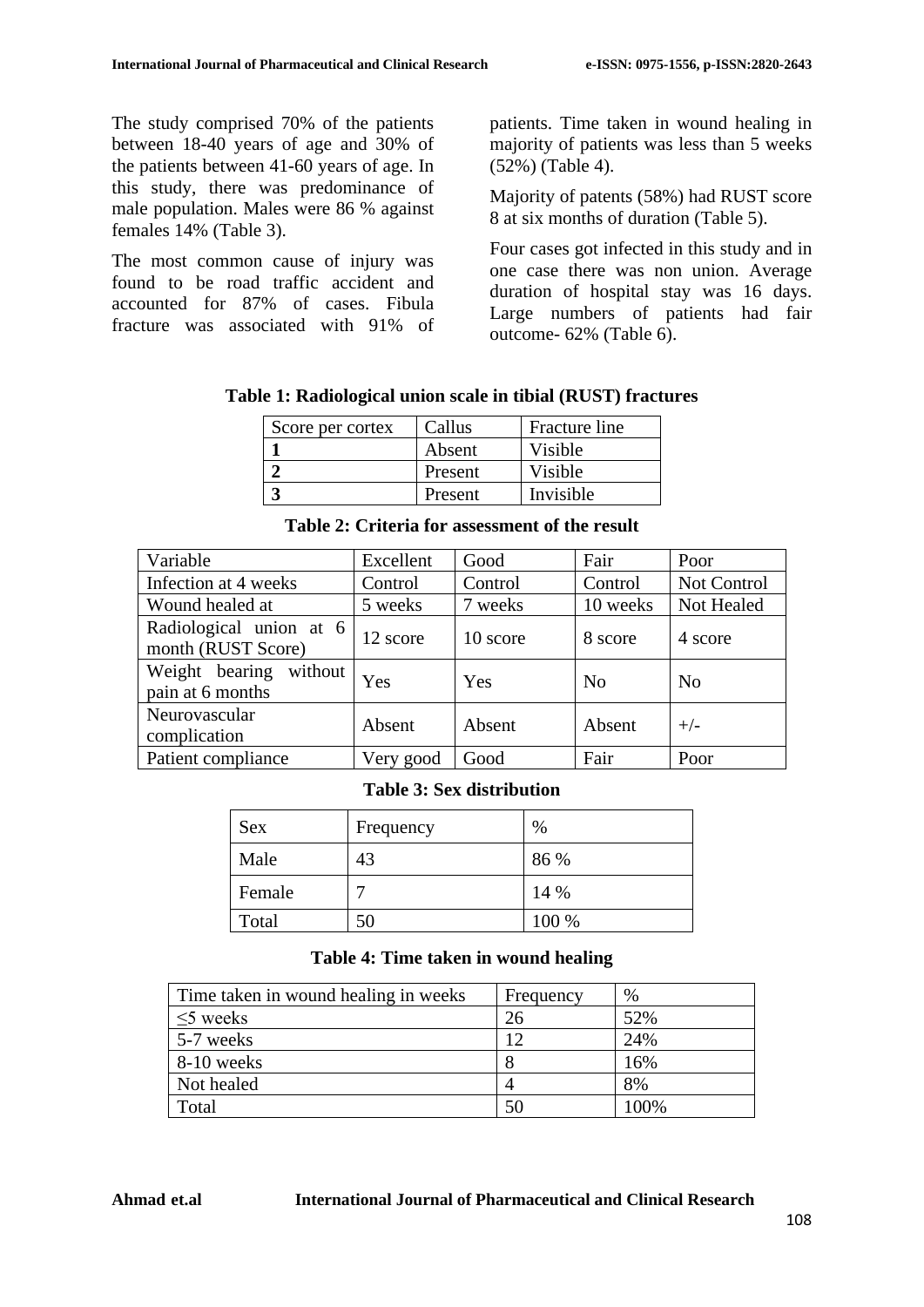| Radiological union at 6 month(RUST score) | Frequency | Percentage |
|-------------------------------------------|-----------|------------|
|                                           |           | 10%        |
|                                           | 29        | 58%        |
|                                           |           | 22%        |
| ר ו                                       |           | 10%        |
| Total                                     | 50        | $100\%$    |

#### **Table 5: Radiological union at six month (RUST score)**

| <b>Table 6: Clinical outcome</b> |
|----------------------------------|
|                                  |

| Functional outcome | Frequency | $\%$ |
|--------------------|-----------|------|
| Excellent          |           | 8%   |
| Good               | 12        | 24%  |
| Fair               | 31        | 62%  |
| Poor               |           | 6%   |
| Total              |           | 100% |

#### **Discussion:**

Despite the innovations and good results obtained in fractures treatment, infection rate, especially in open tibial fractures, is still high and is associated with a significant socioeconomic impact and a lengthening of hospital stay. A recent work demonstrated that infection rates and total costs for in-hospital treatment could be potentially reduced by 75% and up to 15% respectively, by using an antibiotic-coated nail in patients with high risk of infection [17, 18].

Meta-analysis made by Craig had underlined the role and effects of local antibiotics showing that patients with open shaft tibia fracture who received locally delivered antibiotics as prophylaxis, in addition to systemic antibiotics, had lower infection rates than those receiving standard systemic antibiotics [19].

Although the GA fracture classification is universally accepted, it has limitations including variable accuracy, dependent on the experience of the surgeon, and moderate-to-poor inter-observer agreement plus under estimation of damage to muscles and bone [19]. Results from the model showed that the usage of the gentamicin-coated nail in patients with severe open fractures (GA III) which have high risk of infection, can potentially lead to substantial cost savings from avoided infections due to savings in in- patient days and procedures. These findings may be valid to other patient subgroups at higher risk of infection, for example immunocompromised patients, polytrauma, those with chronic disease, obese or smokers [19].

It is also important to note that compared to beads, by using a gentamicin-coated nail a second operation to remove the beads is not required. Although the use of gentamicin-loaded PMMA beads is accepted in clinical practice, the beads themselves can act as a biomaterial surface that microorganisms preferentially adhere to and grow on, and potentially develop antibiotic resistance [20].

Walter et al.<sup>[17]</sup>study on 13 patients with open tibial fractures treated with an antibiotic intramedullary nail; in their series 11 patients achieved bone consolidation without the need for additional surgical treatment, while 2 patients required nail removal and revision surgery for device-associated infection.

Wasko and Boren in their study too used antibiotic nails in 10 patients as revision surgery following previous intramedullary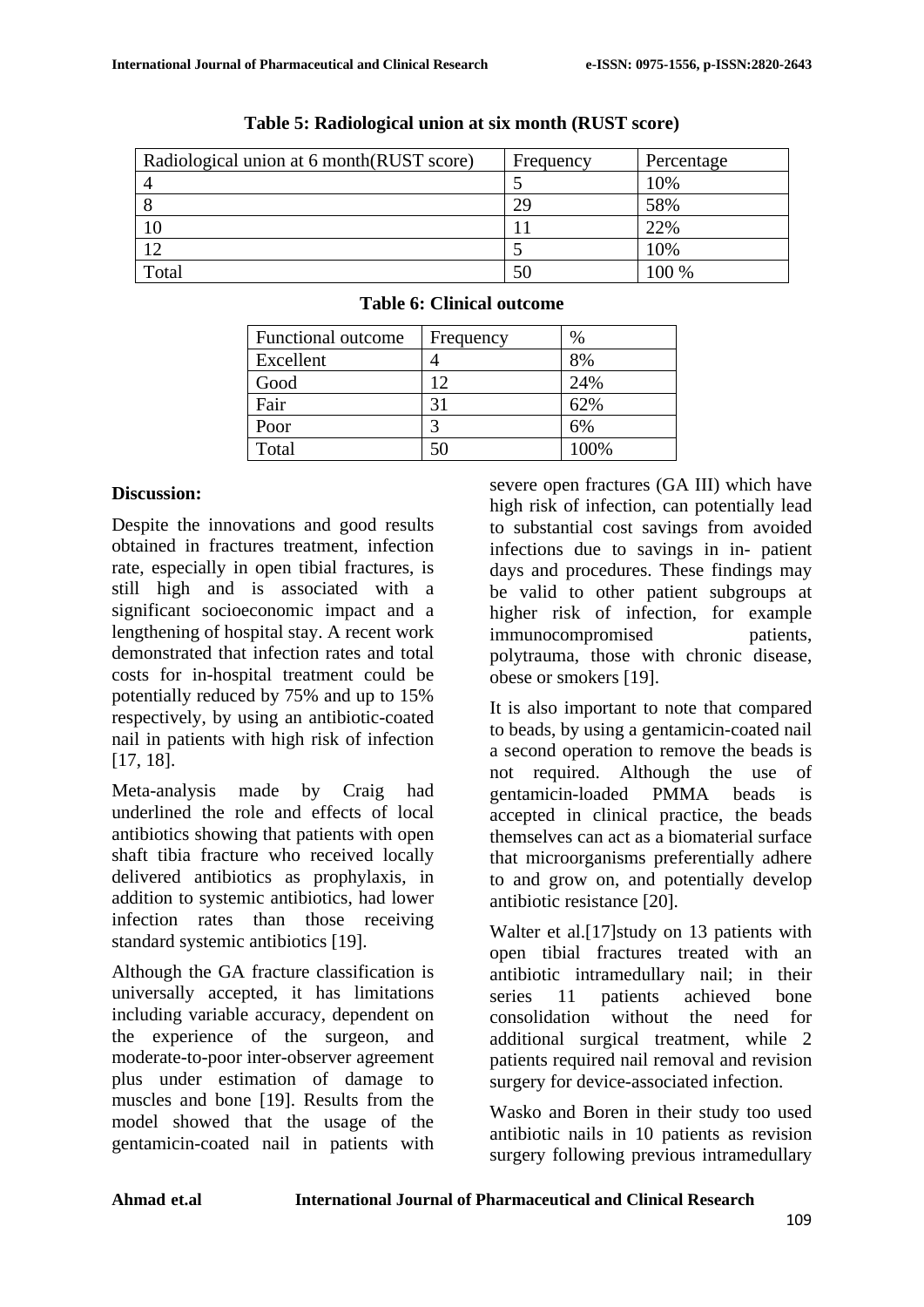nailing, with 6-year follow-up of infection eradication and bone consolidation, with no further treatment needed to control the infection. All this seems to show excellent results with these implants, considering the complexity of these patients and the severity of the local and general conditions.[21,22]

#### **Conclusion:**

At six months, the antibiotic-coated nail had a satisfactory clinical and radiological outcome, and early findings suggest the use of antibiotic-coated implants as a novel possible therapeutic option for infection prevention in open tibia fractures.

Based on the findings of this study, antibiotic-coated nails appear to be a viable and safe treatment option for open tibial fractures, allowing fracture healing while reducing infection rates of internal fixation devices and the need for revision surgery, with a positive impact on patient quality of life and the socioeconomic system. Future large-scale randomized control studies will be required to generate statistically meaningful findings that will allow the usage of antibiotic-coated tibial nails to be standardized.

## **References:**

- 1. Periti, P.; Stringa, G.; Mini, E. Comparative multicenter trial of teicoplanin versus cefazolin for antimicrobial prophylaxis in prosthetic joint implant surgery. Italian Study Group for Antimicrobial Prophylaxis in Orthopedic Surgery. Eur. J. Clin. Microbiol. Infect. Dis. 1999, 18, 113– 119.
- 2. Diefenbeck, M.; Mückley, T.; Hofmann, G.O. Prophylaxis and treatment of implant-related infections by local application of antibiotics. Injury 2006, 37 (Suppl. S2), S95– S104.
- 3. Ostermann, P.A.; Henry, S.L.; Seligson, D. Timing of wound closure

in severe compound fractures. Orthopedics 1994, 17, 397–399.

- 4. Craig, J.; Fuchs, T.; Jenks, M.; Fleetwood, K.; Franz, D.; Iff, J.; Raschke, M. Systematic review and meta-analysis of the additional benefit of local prophylactic antibiotic therapy for infection rates in open tibia fractures treated with intramedullary nailing. Int. Orthop. 2014, 38, 1025– 1030.
- 5. Gustilo, R.B.; Anderson, J.T. JSBS classics. Prevention of infection in the treatment of one thousand and twentyfive open fractures of long bones. Retrospective and prospective analyses. J. Bone Jt. Surg. Am. 2002, 84, 682.
- 6. Cianni, L.; Bocchi, M.B.; Vitiello, R.; Greco, T.; De Marco, D.; Masci, G.; Maccauro, G.; Pitocco, D.; Perisano, C. Arthrodesis in the Charcot foot: A systematic review. Orthop. Rev. 2020, 12, 8670.
- 7. Greco, T.; Polichetti, C.; Cannella, A. Ankle hemophilic arthropathy: Literature review. Am. J. Blood Res. 2021, 11, 206.
- 8. Carlo Perisano, Tommaso Greco, Chiara Polichetti, Michele Inverso and Giulio Maccauro. Antibiotic-Coated Nail in Open Tibial Fracture: A Retrospective Case Series. J. Funct. Morphol. Kinesiol. 2021, 6, 97.
- 9. Smith, G. A. (2020). Essential Treatment of Covid19 Patients. Journal of Medical Research and Health Sciences, 3(12), 1118–1119.
- 10. Court-Brown CM, Rimmer S, Prakash U, McQueen MM. The epidemiology of open long bone fractures. Inj. 1998;29(7):529–34.
- 11. Court-Brown CM, Bugler KE,<br>Clement ND, Duckworth AD. Clement ND, Duckworth AD, McQueen MM. The epidemiology of open fractures in adults. A 15year review. Inj. 2012;43(6):891–7.
- 12. MaciàMD, Rojo-Molinero E, Oliver A. Antimicrobial susceptibility testing in